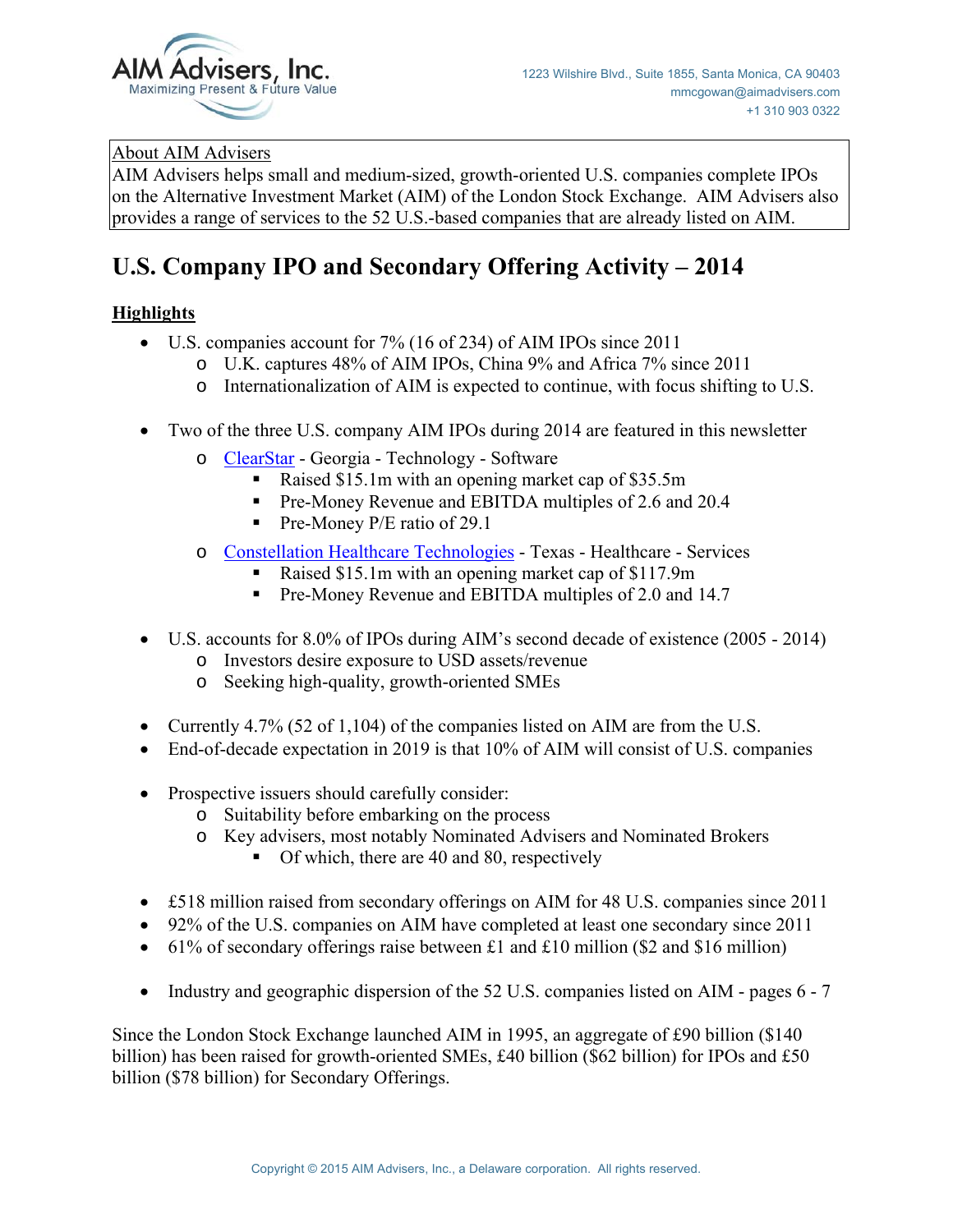

#### **U.S. Company IPOs - Macro View**

The table below shows that all indicators were up for the second year in a row and, in fact, more capital was raised on AIM for IPOs during 2014 than in 2011, 2012 and 2013 combined.

|                      |                | Gross Funds Raised | <b>Average Funds Raised</b> |
|----------------------|----------------|--------------------|-----------------------------|
| <b>Entire Market</b> | Number of IPOs | $(in f.$ millions) | $(in f.$ millions)          |
| 2011                 |                | 560                |                             |
| 2012                 |                | 695                |                             |
| 2013                 | 62             | 1,025              |                             |
| 2014                 |                | 2,818              | 34                          |
| <b>Total</b>         | 234            | 5,098              |                             |

From a sectoral perspective, consumer services' businesses accounted for 26% of AIM IPOs during 2014, although, it is interesting to note the significant technology component; more than half had as their main strategy the engagement of consumers online and/or via mobile. Financial companies accounted for 15%, healthcare and industrials each accounted for 12%, technology for 10%, consumer goods for 8% and there were even four telecommunications IPOs on AIM during 2014, accounting for 5% of the total. The oil and gas and basic materials sectors remained in the doldrums, accounting for an aggregate of 11% of AIM IPOs during 2014 whereas they accounted for 21%, 33% and 51% of AIM IPOs in 2013, 2012 and 2011, respectively.

The 52 U.S. companies that are currently listed on AIM account for 4.7% of the 1,104 companies listed on the market, however, during the second decade of AIM's existence (2005 - 2014), 8.0% of all IPOs on AIM were for U.S. companies (84 of 1,048). The medium-term expectation is that U.S. companies will account for approximately 10% of all companies listed on AIM by the end of this decade in 2019; growing from 52 to 110. It is clear from this trend that investors desire exposure to USD assets and revenue streams from high-quality, growth-oriented SMEs.

|                      |                | Gross Funds Raised | <b>Average Funds Raised</b> |
|----------------------|----------------|--------------------|-----------------------------|
| <b>United States</b> | Number of IPOs | $(in £$ millions)  | $(in £$ millions)           |
| 2011                 |                |                    |                             |
| 2012                 |                |                    |                             |
| 2013                 |                |                    |                             |
| 2014                 |                |                    |                             |
| Total                |                |                    |                             |

Sustainable economic growth has gathered pace in the UK and the U.S. in particular. While 59% of the 1,104 companies currently listed on AIM are based in the UK, only 48% of the IPOs since 2011 were for UK companies. There has been a relative surge of IPOs from China, Africa and the U.S., accounting for 9%, 7% and 7%, respectively, since 2011. The internationalization of AIM is expected to continue, however, the focus should shift towards the U.S. since China lifted its moratorium on domestic IPOs in January 2014 that had been in place since October 2012 and the vast majority of African IPOs were natural resource focused, which is currently out-of-favor.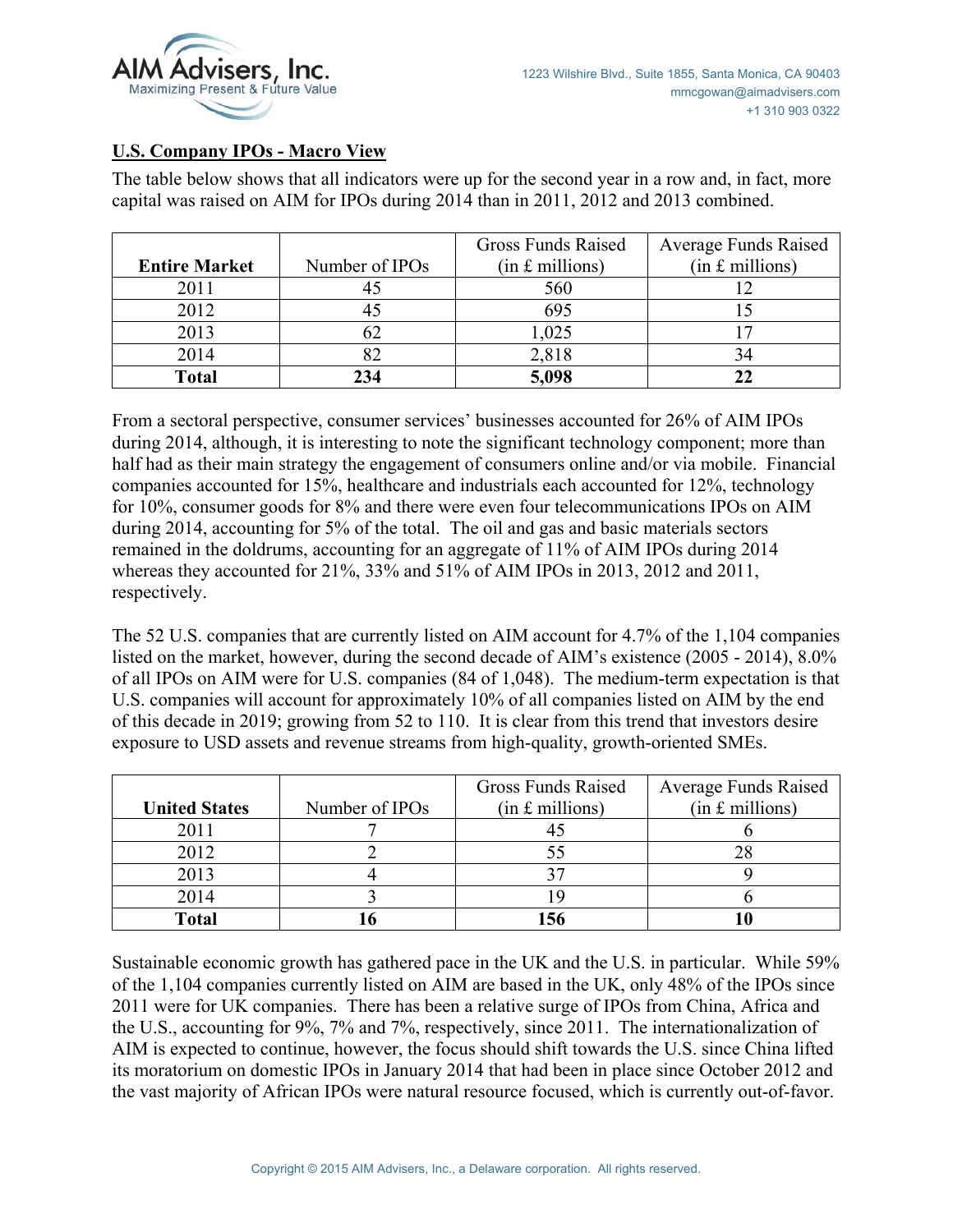

#### **U.S. Company IPOs - 2014's Featured Transactions**

The table and summaries below provide some high-level insights into two of the U.S. company IPOs on AIM during 2014. Further details can be found by clicking on the company name, which leads to a comprehensive four or five page summary of each transaction.

The diversity of the sectors in which AIM-listed companies operate is worth noting and reinforces the message to private companies seeking additional growth capital for the next stage of their development that AIM is open to companies from all sectors. The three most important factors, in the eyes of prospective UK investors, are the quality of the company's management team, the extent of international operations and/or the formulation of credible international expansion plans and the realistic prospects for growth of revenues, profits and cash flows.

|                                    |                       | <b>Constellation Healthcare</b> |
|------------------------------------|-----------------------|---------------------------------|
| (in USD millions)                  | <b>ClearStar</b>      | <b>Technologies</b>             |
| <b>Industry Sector</b>             | Technology - Software | Healthcare - Services           |
| Gross Capital Raised               | \$15.1                | \$15.1                          |
| <b>Opening Market Cap</b>          | 35.5                  | 117.9                           |
| Revenue                            | 8.0                   | 52.0                            |
| <b>EBITDA</b>                      | 1.0                   | 7.0                             |
| Net Income $/(Loss)$               | 0.7                   | (0.8)                           |
| <b>Pre-Money Valuation Metrics</b> |                       |                                 |
| Revenue Multiple                   | 2.6                   | 2.0                             |
| <b>EBITDA</b> Multiple             | 20.4                  | 14.7                            |
| P/E Ratio                          | 29.1                  | N/A                             |

[ClearStar](http://www.aimadvisers.com/files/us_aim_ipo_12.pdf) is a technology and service provider to the background check industry. The Company's Aurora platform supports all of its screening management solutions and workflow processes, having delivered employment intelligence to over 20,000 employers; including, Toyota, Six Flags, IBM, the University of Pennsylvania, ADP and FedEx. The Aurora platform consists of a collection of applications which utilize data from over 3,000 sources, ranging from resumes to records with local authorities.

The Company was founded in 1995 by white labeling its technology for use by Credit Reporting Agencies (CRA) and Channel Partners (CP) to provide background checks for employers. The original business still accounts for 71% of the Company's revenue. In 2008, ClearStar launched its Medical Information Services (MIS) offering, an automated, web-based drug and alcohol testing and results review service, sold directly to employers. MIS has grown to account for 26% of the Company's revenue in 2013 from only 8% in 2011. In 2013, ClearStar launched a retail offering so as to directly engage with employers for the provision of background screening services. The MIS and retail offerings provide cross-selling opportunities.

ClearStar has 39 employees; 32 in Georgia, six in Florida and one in the UK. The employees are mainly engaged in software development, sales and marketing and general management.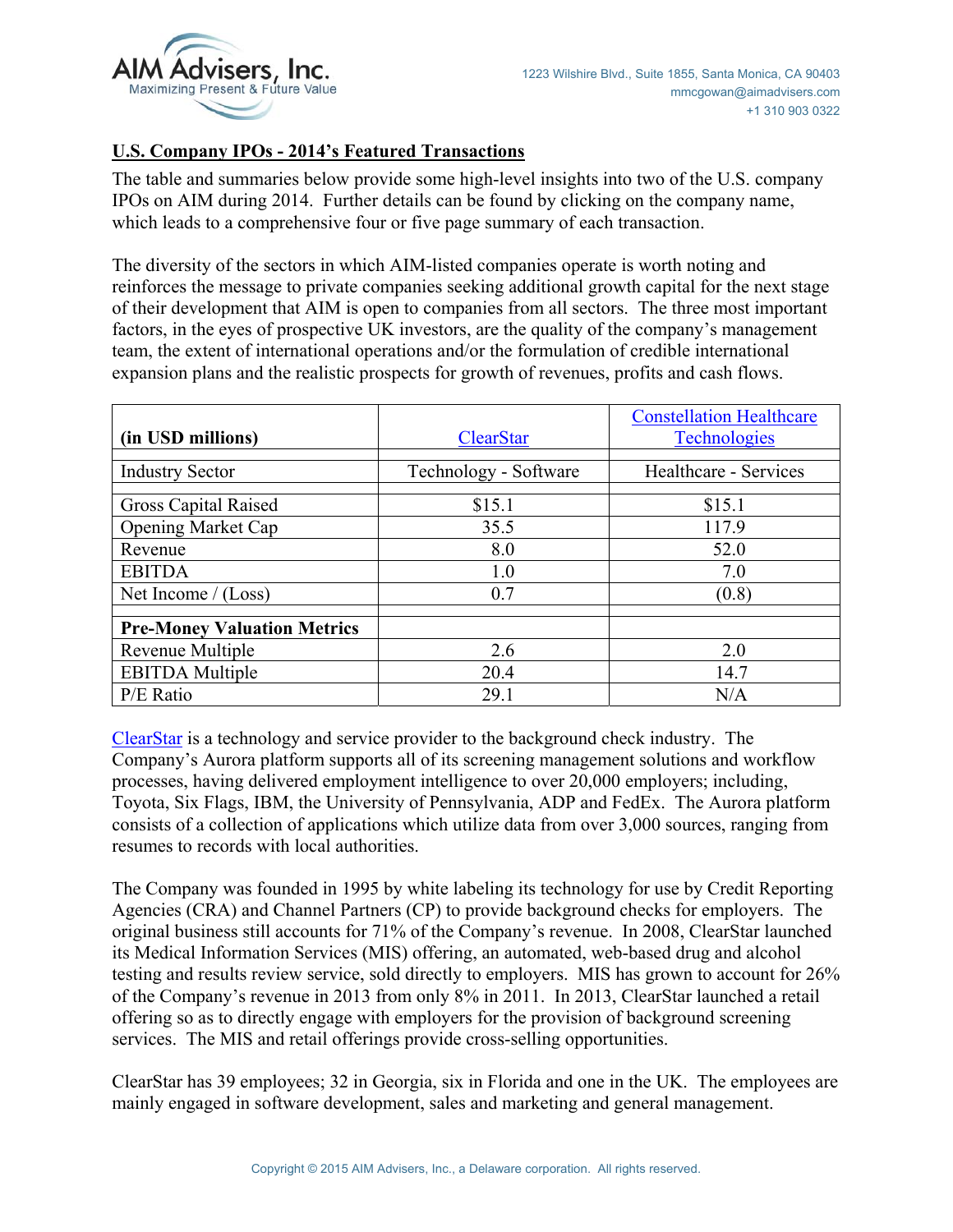

The Company plans to substantially expand its retail sales force and enhance its branding within the geographies and industries in which it currently operates. With the recent opening of an office in London, ClearStar is also planning to grow internationally. Finally, strategic acquisitions will be a focus where the target background screening companies have revenues of approximately \$1.5m - \$3.0m, profit margins of at least 10%, an opportunity for sales and/or margin uplift, a pipeline of work directly from employers and homegrown technology.

[Constellation Healthcare Technologies](http://www.aimadvisers.com/files/us_aim_ipo_13.pdf) is a healthcare services organization providing outsourced revenue cycle management (RCM), practice management (PM) and group purchasing services to hospital-based physicians and physician groups across 18 U.S. states. The Company was formed in June 2013 through a series of acquisitions.

The core strategy has been to move back office functions to India. The differential between the annual cost of employment in the U.S. (\$50,000) and India (\$15,000) allowed the Company to significantly decrease operating expenses during 2013, resulting in a 169% increase in EBITDA.

RCM services accounted for 63% of the Company's revenue in 2013 at a relatively high margin. These services are provided to hospital-based physicians and physicians who are part of a larger group practice; including, pathologists, anesthesiologists and radiologists. Physicians utilizing the Company's RCM services avoid the infrastructure investment and costs associated with maintaining their own back office operations, thereby reducing administrative costs and increasing the amount and velocity of cash flow.

The Company has developed a proprietary business intelligence platform, Pegasus, which provides the Company and its RCM clients with transparency relating to payment and operational performance. It consists of web-based dashboards, interactive reports and data visualization tools for effective financial and operational decision making. Pegasus provides the Company with a significant point-of-differentiation versus its highly fragmented competition.

The Company retains all 387 front office jobs in the U.S.; including, management, customer service and client relationship management. Since the Company was formed in June 2013, 340 back office jobs have been moved to two third-party Indian BPO providers.

The market opportunity for physician billing is estimated at \$37 billion. There has been an increasing trend towards physicians outsourcing their RCM operations, although, 55% still retain this function in-house. In addition, external pressure to reduce healthcare costs have led to an increase in billing regulations, which have increased physicians' operating costs, and demographic and regulatory factors are expanding the U.S. healthcare system. The legacy installed base, increasing operating costs for physicians and a growing market are creating the perfect storm of opportunity for large-scale RCM service providers such as Constellation.

The Company plans to act as a consolidator of the U.S. third-party medical billing market, which consists of over 2,000 companies, many of whom have revenues below \$20m and low profitability. Targets will typically have at least 75 employees, the majority of whom are based in the U.S., \$5m - \$15m of revenue, EBITDA margins of 5% - 25%, positive cash flow and an organizational structure based on skill sets with well-documented jobs and procedures.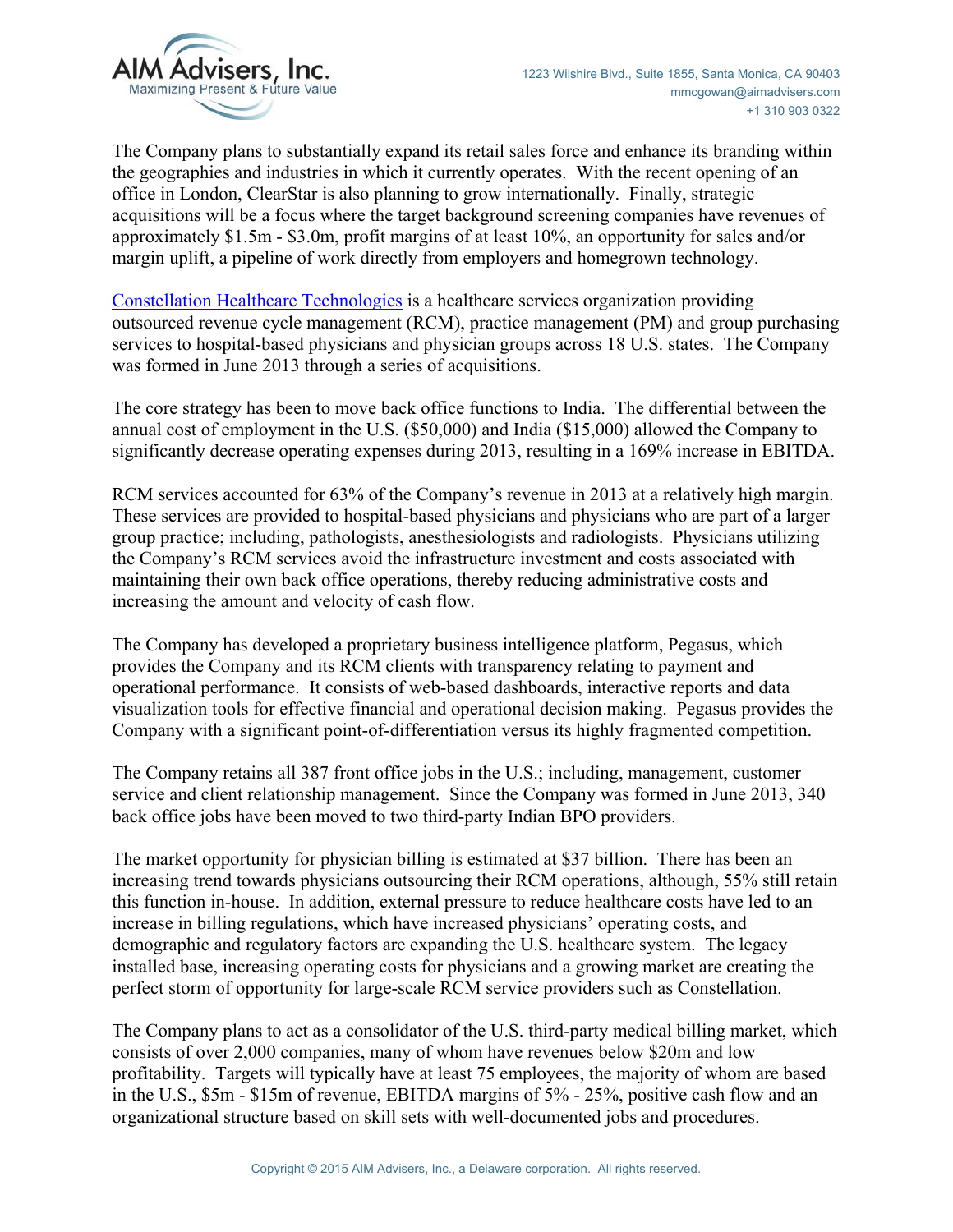

#### **U.S. Company Secondary Offerings**

The 52 U.S. companies listed on AIM account for 4.7% of the 1,104 companies listed on the market, however, they only accounted for 4.3% of the secondary offering funds raised since 2011. In prior years, the U.S. companies have accessed larger amounts of capital, resulting in rapid growth, and are now more advanced in terms of their stage-of-development relative to AIM as a whole. As such, many are now self-sustaining and simply require less growth capital.

|                      | Number of    | Gross Funds Raised | <b>Average Funds Raised</b> |
|----------------------|--------------|--------------------|-----------------------------|
| <b>Entire Market</b> | Secondaries* | $(in £$ millions)  | $(in f.$ millions)          |
| 2011                 | 524          | 3,616              | 6.90                        |
| 2012                 | 532          | 2,478              | 4.66                        |
| 2013                 | 593          | 2,716              | 4.58                        |
| 2014                 | 607          | 3,269              | 5.39                        |
| <b>Total</b>         | 2,256        | 12,079             | 5.35                        |

\* This is the number of discrete secondary offering transactions. Some companies completed more than one secondary offering per year.

|                      | Number of    | Gross Funds Raised | <b>Average Funds Raised</b> |
|----------------------|--------------|--------------------|-----------------------------|
| <b>United States</b> | Secondaries* | $(in £$ millions)  | $(in f.$ millions)          |
| 2011                 |              |                    | 5.71                        |
| 2012                 | 20           | 11                 | 5.55                        |
| 2013                 | 23           | 174                | 7.57                        |
| 2014                 |              | 136                | 8.00                        |
| <b>Total</b>         | 77           | 518                | ና 73                        |

\* This is the number of companies that completed secondary offerings as opposed to the number of discrete secondary offering transactions.

Of the 77 U.S. companies that completed secondary offerings since 2011, 29 completed secondary offerings in more than one year, therefore, 92% of the U.S. companies (48 of 52) have completed at least one secondary offering since 2011. The distribution of gross funds raised by these 77 U.S. companies is illustrated in the chart below, with 61% (47 of 77) raising between £1 and £10 million (\$2 and \$16 million).

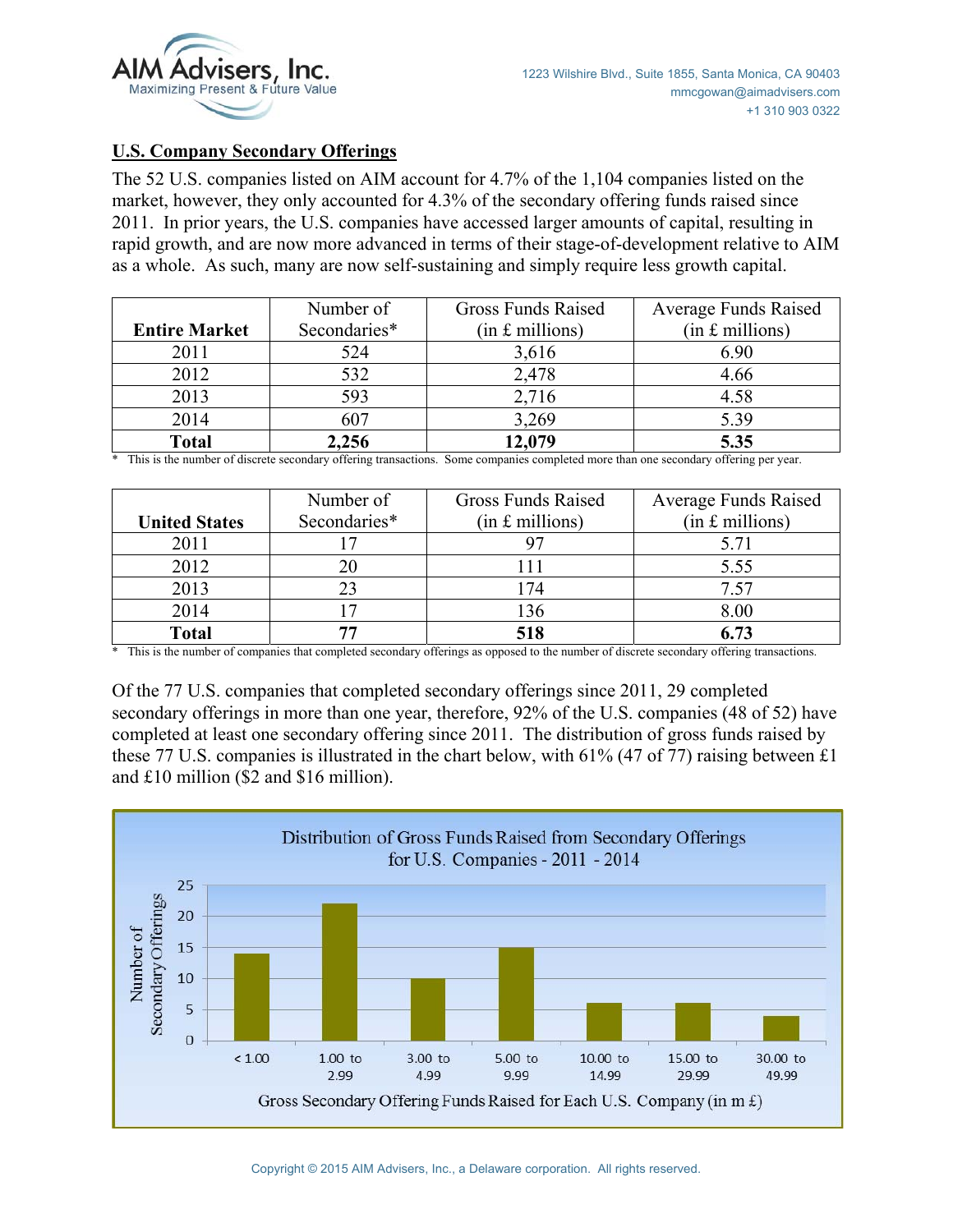



## **U.S. Company Industry and Geographic Dispersion**